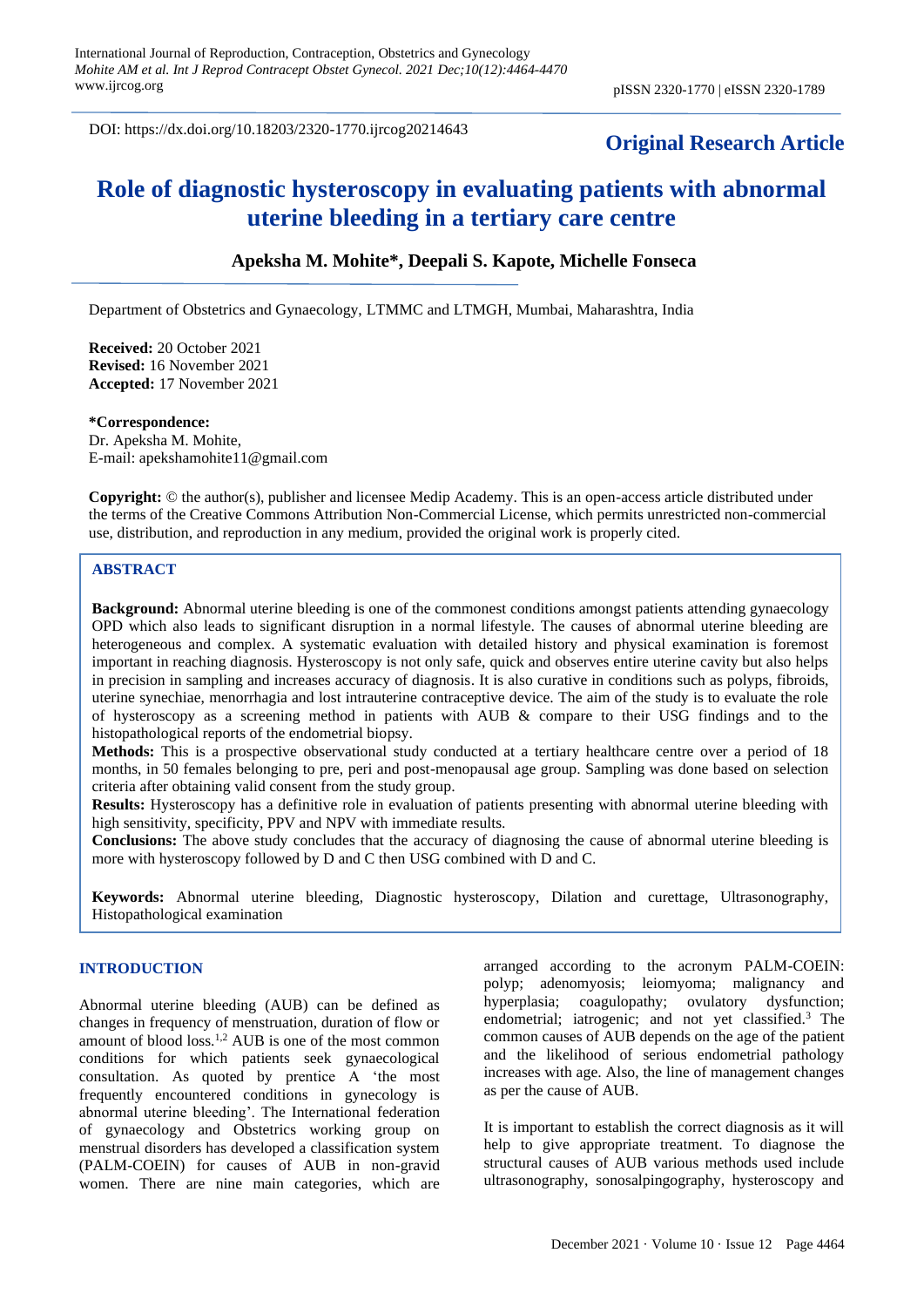D and C. Primary aim is to diagnose in the most efficient and least invasive manner.<sup>1,4</sup> For many years, diagnostic D and C was considered as an important diagnostic procedure for the diagnosis of AUB but being a blind procedure there is a likely chance to miss many diagnoses. To obtain an adequate sample of the endometrial tissue it requires skill, moreover complications like perforations, cervical tears and injuries, scar tissue formation and intrauterine adhesions are common. With the advent of hysteroscopy there is a new era for the diagnosis of AUB and it has therefore become the prime investigation of choice for the evaluation of AUB. It basically involves direct visualization of the uterine cavity so that biopsy can be taken under direct visualization. "A vigilant eye in the uterine cavity is better than numerous blind curettages" Lindmann. It is therefore considered as gold standard for diagnosis of AUB.<sup>5</sup> AUB which is primarily associated with ovarian dysfunction and anovulation should be evaluated as follows: by doing HPE of endometrium, by using the endometrial thickness using transvaginal probe and direct visualisation of the endometrial cavity using hysteroscopy

## *Hysteroscopy*

Hysteroscopy was first described by Panteleoni in 1869.<sup>6</sup> Hysteroscopy allows accurate localization of pathology under direct visualization. Thus, providing accuracy in obtaining sample which would yield positive results. Hysteroscopy is a minimally invasive intervention that can be used to diagnose and treat many intrauterine and endocervical problems. Hysteroscopic polypectomy, myomectomy, and endometrial ablation are just a few of the commonly performed procedures. It is the process of viewing and operating in the endometrial cavity through transcervical approach. The basic instrumentation in a hysteroscope is a long, narrow telescope connected to a light source (three most commonly used are tungsten, metal halide, xenon) to illuminate the area which is to be visualized. The cervix is visualized with a patient in the lithotomy position after placing a speculum in the vagina. The distal end of the telescope is then passed into a dilated cervical canal and advanced into the uterine cavity under visual guidance. The image obtained through the camera (attached to the proximal end) is then broadcast onto a large video screen. Other modifications are inflow and outflow tracts inclusion in the shaft of the telescope for fluids. Various distending medias such as carbon dioxide  $(CO_2)$ , hyskon  $(32\%$  dextran 70 in dextrose), normal (physiologic) saline (0.9% sodium chloride), glycine and sorbitol can be used to attain the desired degree of distention of the endometrial cavity, enabling visualization and operation in an enlarged area.

## *Histopathology of endometrium in AUB*

The primary role of endometrial sampling in patients with AUB is to determine whether carcinomatous or premalignant lesions are present by evaluating histological samples.

## *Role of ultrasonography in AUB*

Ultrasonography is a convenient, inexpensive, and noninvasive way to indirectly visualize the endometrial cavity. It is a painless, safe and convenient way to visualize the pathologies of endometrial cavity indirectly. The parameters that can be assessed on USG includes uterine size, endometrial thickness, endometrial and myometrial consistency and morphological abnormalities such as submucosal fibroids, polyp, congenital uterine anomalies, PCOS, endometrial carcinoma. Thus, USG has an important role in diagnosing certain disorder of the endometrium.

## *Aim and objectives*

Aim of current study was to evaluate the role of hysteroscopy as a screening method in patients with AUB as compared to their USG findings and to the histopathological reports of the endometrial biopsy. Objectives of current study were to evaluate the usefulness of hysteroscopy in AUB and to determine the pattern of hysteroscopic abnormalities in abnormal uterine bleeding and to determine the histopathological features of AUB and correlate hysteroscopic findings with ultrasonographic and histopathological findings.

## **METHODS**

This is an observational study conducted at Lokmanya Tilak Municipal Medical College and General Hospital, Mumbai, a tertiary healthcare centre over a period of 18 months from January 2018 to June 2019 in 50 females in pre, peri and post-menopausal age group.

## *Inclusion criteria*

Patients who had Abnormal Uterine Bleeding in the Age Group of 20-60 years, both nulliparous and parous women were included in the study.

## *Exclusion criteria*

Patients with pregnancy/abortion/ectopic pregnancy, intrauterine infections/PID/STDs, lower genital tract malignancies, pelvic deformities and medical contraindications for medical procedures were excluded from the study.

## *Statistical methods*

Step 1: all responses were tabulated using Microsoft Excel 2016 Software. Graphical representations were made wherever necessary. Step 2: the data obtained was analysed by using SSPS Software version 22.0 Statistical tools used were; mean, standard deviation, range, proportions and percentage, Chi square test, sensitivity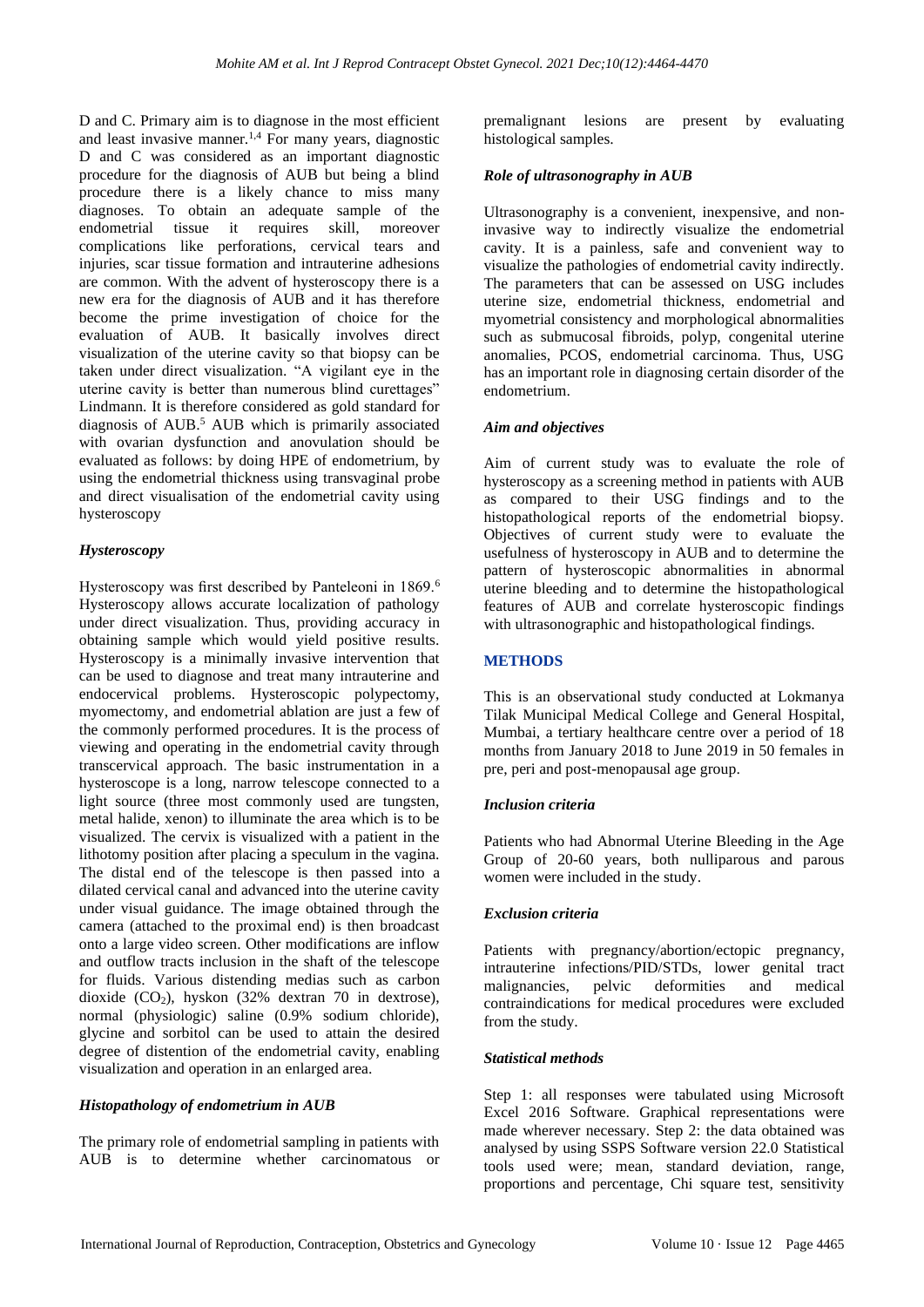and specificity and positive predictive and negative predictive value.

#### *Procedure*

Our study includes 50 women, ages varying between 20 to 60 years with abnormal uterine bleeding who were admitted. These 50 patients were subjected to a detailed history taking which includes age, parity, date of last menstrual cycle was taken. A detailed history for ruling out any major medical or surgical illness was asked for. History to rule out bleeding disorders including history of any drug intake was taken. Patients were also asked if they had any history of intrauterine device insertion or usage of oral contraceptive pills, regular drug or hormonal preparation usage. Former gynaecological procedures and operations were recorded. A detailed menstrual history was taken and UPT was done to rule out pregnancy. Obstetric history was noted. This was followed by detailed general examination and systemic examination. A PAP smear was obtained and pelvic examination i.e., per speculum and per vaginal examination was done. Routine investigations were then conducted which included a complete hemogram, liver function and renal function test and urine routine was done. Coagulation disorders were ruled out using BT/CT, PT INR. Thyroid function test was also done to rule out endocrinological causes of abnormal uterine bleeding. All 50 patients with complaint of abnormal uterine bleeding were first evaluated with sonography followed by hysteroscopy and dilatation and curettage. The pathological findings were then correlated with ultrasound finding and diagnosis by hysteroscopy.

#### **RESULTS**

The most common presenting complaint according to this study was menorrhagia which contributed to 42%, this was followed by polymenorrhagia (18%) and dysmenorrhea (12%) (Figure 2). Majority of these patients with abnormal uterine bleeding presented to the OPD within 1 year of onset of symptoms. The most common duration of symptoms as per our study was 6-12 months with a mean of 8.07 months and SD of 4.32. 18% of these patients presented within 3-6 months of onset of the symptoms. Only 4% of these patients presented after one year of onset of symptoms rest presented within 3 months of suffering.

Chi square test was applied and considering 10gm% as cut off value for anaemia it was observed that patients with symptoms of menorrhagia and polymenorrhea had significant blood loss so as to present with anaemia due to blood loss (Table 1). On Ultrasonographic findings the most common findings were polyp in 9 patients (18%), this was followed by fibroid in 4 patients (8%). 66% Of these patients showed normal findings. Rest showed adenomyosis (4%), IUCD (2%) and atrophy (2%). (Figure 3).



**Figure 1: Distribution of age group.**



#### **Figure 2: Distribution of study subjects according to the presenting complaints (N=50).**

#### **Table 1: Association between presenting complaints and anaemia (N=50).**

| <b>Presenting</b>  | Anaemia                  | <b>P</b> value |               |
|--------------------|--------------------------|----------------|---------------|
| <b>Complaints</b>  | <b>Present</b>           | Absent         |               |
| <b>Menorrhagia</b> | $16(76.2) \quad 5(23.8)$ |                | $\leq 0.001*$ |
| Polymenorrhoea     | 9(100.0)                 |                | $< 0.001*$    |

Chi-Square Test, P Value \* Significant



#### **Figure 3: Distribution of study subjects according to USG findings (N=50).**

According to as the present study, endometrial hyperplasia was encountered to 32% of patients (Figure 4). Thus, endometrial hyperplasia was found to be the most common cause of AUB which was followed by endometrial polyp. On histopathological examination, there were 22 (44%) patients with normal histopathological findings, 5 (10%) patients showed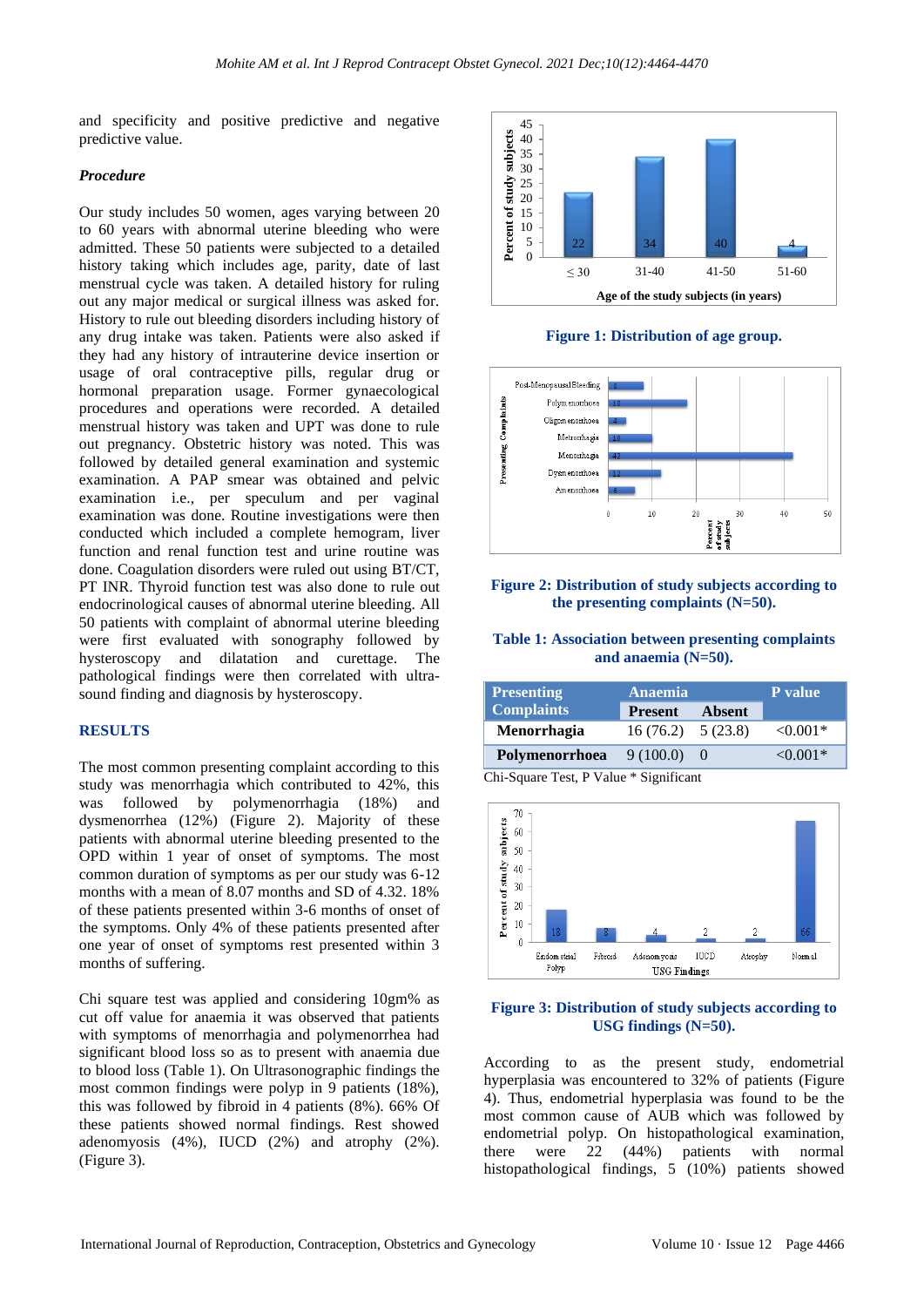polyp, 17 (34%) showed hyperplastic changes while 3 (6%) had features suggestive of fibroids (Figure 5).



**Figure 4: Distribution of study subjects according to hysteroscopic findings (N=50).**



**Figure 5: Distribution of study subjects according to HPE (N=50).**

The present study was carried out amongst 50 patients in a tertiary care center with complaint of abnormal uterine bleeding with the objective to study the role of diagnostic hysteroscopy in evaluating abnormal uterine bleeding. The patients with abnormal uterine bleeding vary as per the age. In this study the most common age group was between 41 to 50 years contributing to 40%. And the mean age was 38.78 years with a standard deviation of 8.2 (Figure 1). Thus, abnormal uterine bleeding was more commonly seen in reproductive age group and was slightly more common in perimenopausal age group.

#### **DISCUSSION**

Hysteroscopy is an important invention in the field of gynecology. Hysteroscopy helps to inspect the uterine cavity under direct vision as compared to blind curettage. As per the present study the most common age group to present with abnormal uterine bleeding was between 41 to 50 years. This was comparable to most of the studies conducted by Firdous et al, Naik et al and Valson et al.<sup>7-9</sup> Menorrhagia was found to be the most common cause of abnormal uterine bleeding and was analogous to other studies lead by Firdous et al, Naik et al, Valson et al, Singh et al and Channareddy et al.<sup>7-11</sup> Most common duration of symptoms as per our study was 6-12 months with a mean of 8.07 months with SD of 4.32.These results could be correlated to a study conducted by Singh et al in March 2017 on 150 patients presenting with AUB, 42.7% of patients presented within a duration of 6 months to 1 years.<sup>10</sup> On ultrasonographic findings, the most common finding was polyp diagnosed in 9 patients (18%), this was followed by fibroid in 4 patients (8%).As per a study conducted by Naik et al in 2017 on 350 patient USG detected abnormality in 65.6% of cases and 34.4% were normal on USG but majority of these were fibroids and ovarian cysts. $8$  However, diagnosis of specific intrauterine pathology was made in only 45 cases (12.8%). According to the present study, the most common finding on hysteroscopy was endometrial hyperplasia which was seen in 16 patients contributing to 32%, followed by endometrial polyp and uterine fibroids being 12% and 8% of the patients respectively. These results were comparable to other studies with endometrial hyperplasia being most common finding ranging from 14.6% to 27% of patients Firdous et al , Naik et al, Valson et al, Singh et al.7-10

The most common finding of histopathology as per the present study was endometrial hyperplasia seen in 17 patients (34%), followed by endometrial polyp seen in 5 patients (10%). These results were comparable to various studies performed by Firdous et al, Valson et al, Channareddy et al where endometrial hyperplasia was the most common pathology seen on histopathology which was followed by endometrial polyp.<sup>7,9,13</sup> The approach used in this study helps us to correlate ultrasonographic and hysteroscopic findings and histopathological results easily.<sup>12</sup>

#### *Comparison of ultrasonographic findings with histopathological examination*

There were thirty-three patients who showed normal ultrasonographic findings of which 20 were found to be normal on histopathological examinations while 12 (24%) patients were suggestive of hyperplasia. One patient with normal findings on USG showed endometritis on histopathological examination. Of the nine patients with evidence polyp on ultrasonography, 4 showed polyps on histopathological examination, other four showed features suggestive of hyperplasia. While one patient showed normal studies on histopathological examination. Of the 4 fibroids detected on ultrasonography, three patients showed fibroid on histopathological examination, one was found to be polyp on histopathology. Two patients were suggestive of adenomyosis on ultrasonography of which one co-related on histopathological examination, while other showed endometrial hyperplasia on histopathology. One patient with features suggestive of atrophy on ultrasonography showed atrophy on histopathological examination. While the one with evidence of IUCD in situ on ultrasonography showed normal studies histopathology (Table 2).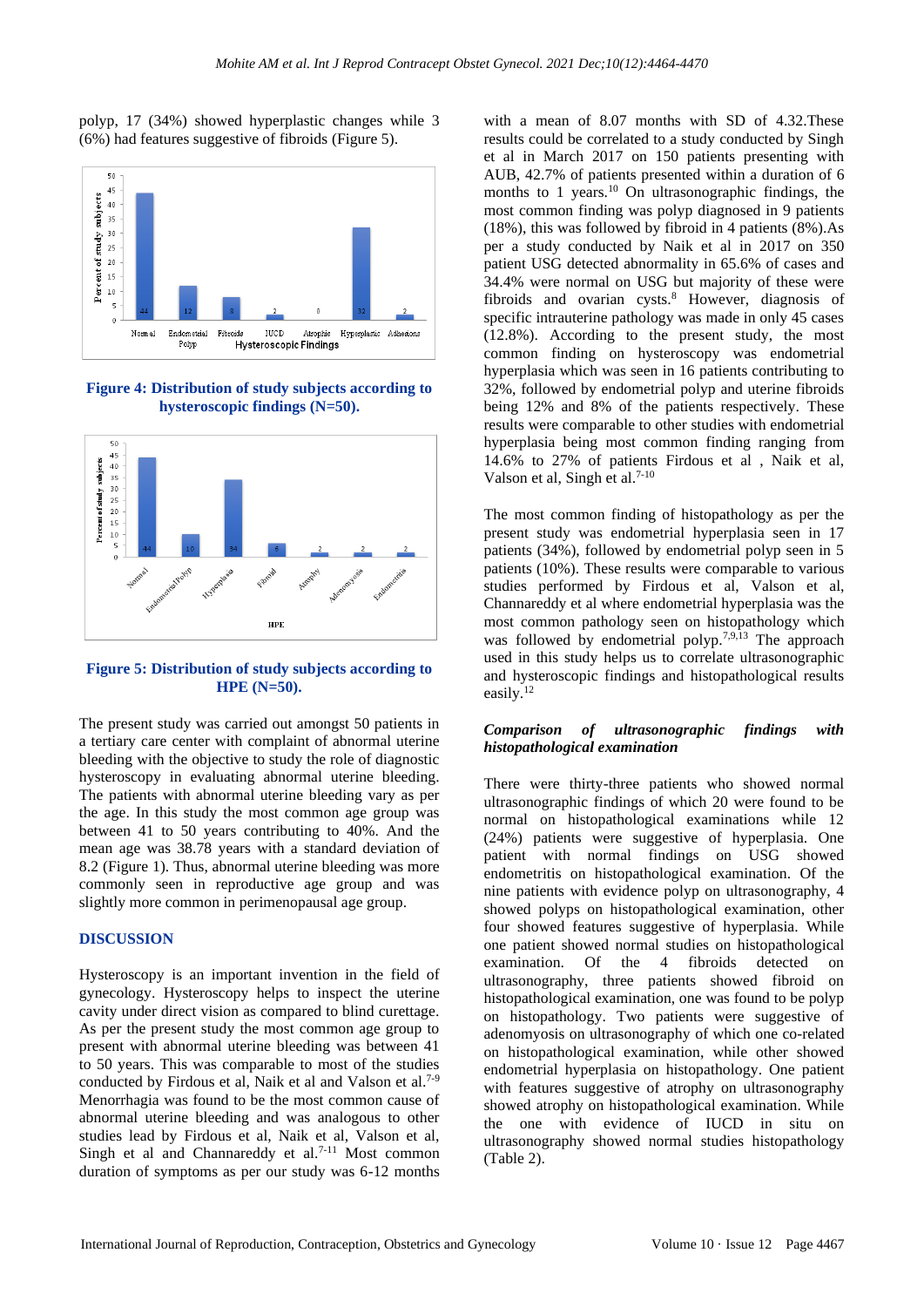## **Table 2: Comparison of USG Findings with HPE (N=50).**

|                             | <b>HPE</b>    |       |    |   |  |                                                       |  |       |
|-----------------------------|---------------|-------|----|---|--|-------------------------------------------------------|--|-------|
| <b>USG Findings</b>         | <b>Normal</b> | Polyp |    |   |  | Hyperplasia Fibroid Atrophy Adeno-myosis Endometritis |  | Total |
| <b>Endometrial</b><br>Polyp |               | 4     | 4  |   |  |                                                       |  | Q     |
| <b>Fibroid</b>              |               |       |    | 3 |  |                                                       |  |       |
| Adenomyosis                 |               |       |    |   |  |                                                       |  | ◠     |
| <b>IUCD</b>                 |               |       |    |   |  |                                                       |  |       |
| <b>Atrophy</b>              |               |       |    |   |  |                                                       |  |       |
| <b>Normal</b>               | 20            |       | 12 |   |  |                                                       |  | 33    |
| <b>Total</b>                | 22            | 5     | 17 | 3 |  |                                                       |  | 50    |

## **Table 3: Comparison of validities of USG and HPE (N=50).**

| <b>USG</b> | <b>HPE</b>      |               |  |
|------------|-----------------|---------------|--|
|            | <b>Abnormal</b> | <b>Normal</b> |  |
| Abnormal   | 15 (TP)         | 2 (FP)        |  |
| Normal     | 13 (FN)         | 20 (TN)       |  |

Comparison between hysteroscopy and histopathological examination**:** Of the 22 patients with normal

hysteroscopic examination, 20 patients showed normal histopathological findings on histopathological report. One patient with normal hysteroscopic findings showed adenomyosis on histopathological examination. One patient with normal findings on hysteroscopy showed atrophic changes on histopathology. Of the 16 patients with endometrial hyperplasia on hysteroscopy, 15 showed endometrial hyperplasia on hysteroscopic examinations which were consistent with histopathological findings. And 1 patient with evidence of endometrial hyperplasia on hysteroscopy showed normal findings on histopathology.

## **Table 4: Comparison of hysteroscopy with HPE (N=50).**

|                             | <b>HPE</b> |  |                                          |   |  |                           |  |              |
|-----------------------------|------------|--|------------------------------------------|---|--|---------------------------|--|--------------|
| <b>Hysteroscopy</b>         |            |  | Normal Polyp Hyperplasia Fibroid Atrophy |   |  | Adeno-myosis Endometritis |  | <b>Total</b> |
| <b>Normal</b>               | 20         |  |                                          |   |  |                           |  | 22           |
| <b>Endometrial</b><br>Polyp |            |  |                                          |   |  |                           |  |              |
| <b>Fibroids</b>             |            |  |                                          | 3 |  |                           |  |              |
| <b>IUCD</b>                 |            |  |                                          |   |  |                           |  |              |
| Hyperplastic                |            |  | 15                                       |   |  |                           |  | 16           |
| <b>Adhesions</b>            |            |  |                                          |   |  |                           |  |              |
| <b>Total</b>                | 22         |  |                                          | 2 |  |                           |  | 50           |

## **Table 5: Comparison of validities of hysteroscopy & histopathology (N=50).**

| <b>Hysteroscopy</b> | HPE.     |               |  |
|---------------------|----------|---------------|--|
|                     | Abnormal | <b>Normal</b> |  |
| Abnormal            | 26 (TP)  | 2 (FP)        |  |
| <b>Normal</b>       | 2 (FN)   | 20(TN)        |  |

Four patients were diagnosed with submucosal fibroid on hysteroscopy of which one was diagnosed with hyperplasia on histopathology. Rest 3 patients showed same findings on histopathological examination. 6 patients showed submucosal polyp on hysteroscopic findings of which 5 patients with endometrial polyp on hysteroscopy showed consistent findings on histopathology while one showed endometrial hyperplasia. One patient showed adhesion on

hysteroscopy, showed endometritis on HPE examination. One patient showed IUCD on hysteroscopy with normal findings on hysteroscopic examination (Table 3). Thus, the sensitivity and specificity of hysteroscopy are 92.9% and 90.9% respectively whereas the PPV and NPV are 92.9 and 90.9 respectively.

## *Comparison of validities of hysteroscopy & histopathology (N=50).*

These results are comparable with studies conducted by Firdous et al in 2017 with sensitivity and specificity of 93.2% and 83.9% respectively. Also, the positive and negative predictive values were comparable with this study (Table 4).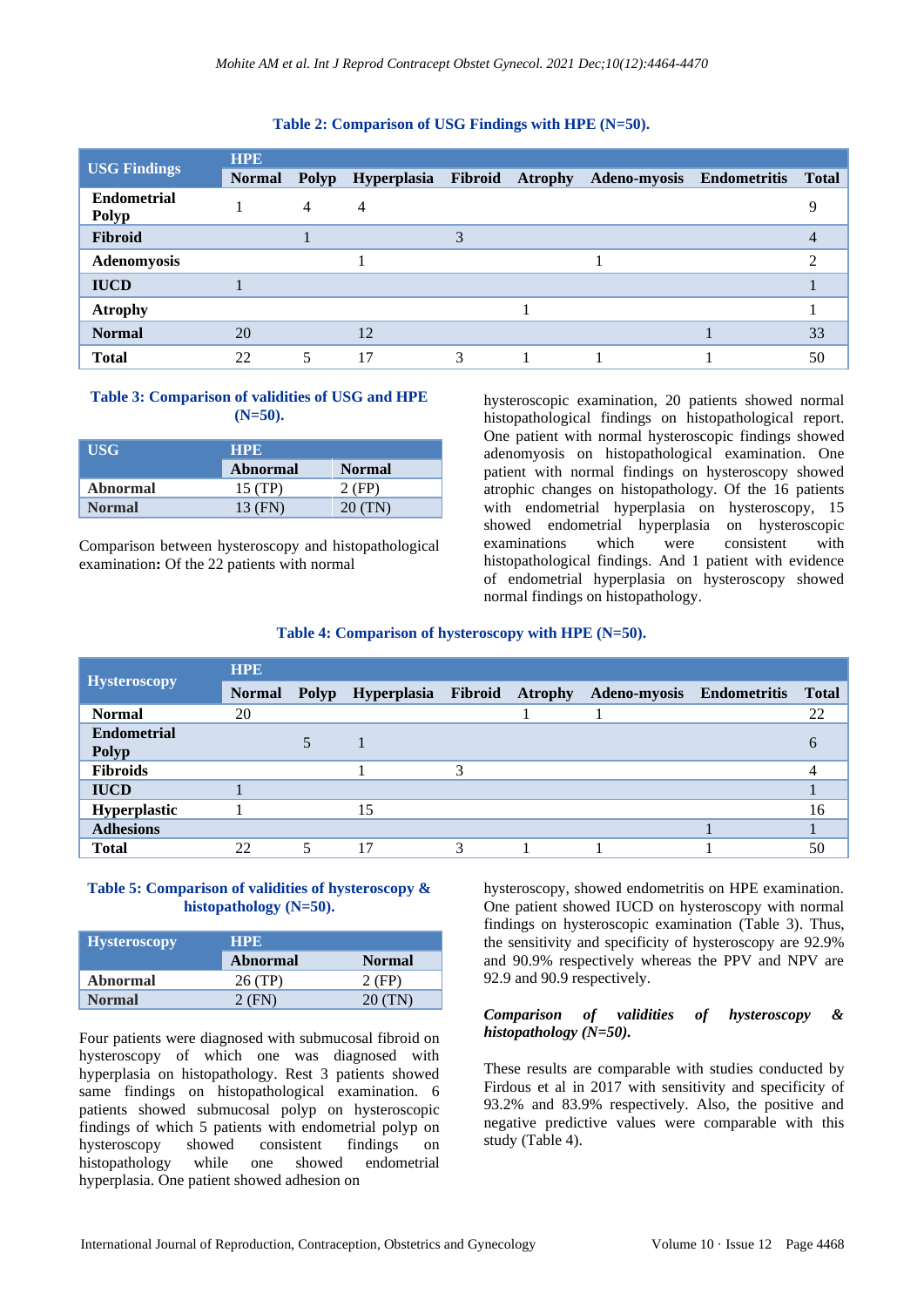## **Table 6: Comparing the validities of hysteroscopy with other studies.**

| <b>Study</b>                   | <b>Sensitivity</b><br>$(\%)$ | <b>Specificity</b><br>$(\%)$ | <b>PPV</b> | <b>NP</b><br>V |
|--------------------------------|------------------------------|------------------------------|------------|----------------|
| <b>Present</b><br><b>Study</b> | 92.9                         | 90.9                         | 92.9       | 90.<br>9       |
| <b>Firdous</b><br>et al        | 93.2                         | 83.9                         | 82         | 94             |
| Singh et<br>al                 | 79                           | 93                           |            |                |
| Valson<br>et al                | 90.9                         | 96.4                         | 95.2       |                |

## *Correlation between hysteroscopy and USG*

As per this study there were 22 and 33 patients with normal findings on hysteroscopy and USG respectively. Of these 19 patients with normal findings on hysteroscopy had normal findings on USG as well. Remaining 15 patients with normal ultrasonographic findings, 11 had features suggestive hyperplasia, 1 patient showed evidence of polyp on hysteroscopy while, one patient with multiple adhesions on hysteroscopy while three were suggestive of submucosal myoma.

### **Table 7: Comparison of hysteroscopy with USG (N=50).**

| <b>USG</b>               | <b>Hysteroscopy</b> |       |             |         |             |                 | <b>Total</b> |
|--------------------------|---------------------|-------|-------------|---------|-------------|-----------------|--------------|
|                          | <b>Normal</b>       | Polyp | Hyperplasia | Fibroid | <b>IUCD</b> | <b>Adhesion</b> |              |
| <b>Endometrial Polyp</b> |                     | 4     | 4           |         |             |                 |              |
| <b>Fibroid</b>           |                     |       |             |         |             |                 |              |
| Adenomyosis              |                     |       |             |         |             |                 |              |
| <b>IUCD</b>              |                     |       |             |         |             |                 |              |
| <b>Atrophy</b>           |                     |       |             |         |             |                 |              |
| <b>Normal</b>            | 19                  |       | 11          |         |             |                 | 33           |
| <b>Total</b>             | 22                  |       | 16          |         |             |                 | 50           |

## **Table 8: Comparison of validities of USG & hysteroscopy (N=50).**

| <b>Validities</b>  | <b>USG</b> | <b>Hysteroscopy</b> |
|--------------------|------------|---------------------|
| <b>Sensitivity</b> | 53.6       | 92.9                |
| <b>Specificity</b> | 90.9       | 90.9                |
| <b>PPV</b>         | 88.2       | 92.9                |
| NPV                | 60.6       | 90.9                |

Of the 9 patients diagnosed with polyp on ultrasonography, 4 patients had consistent findings on hysteroscopy, 4 showed features suggestive of hyperplasia while 1 showed normal findings. 4 patients were diagnosed with submucosal fibroid on USG, of these 3 were diagnosed as fibroid on hysteroscopy and one was diagnosed as endometrial polyp. One of normal findings on hysteroscopy was found to have atrophic changes on USG. One patient with IUCD in situ on USG showed IUCD with normal endometrium on hysteroscopy. Two patients diagnosed with adenomyosis on USG, showed one normal finding while showed hyperplastic changes on hysteroscopy (Table 5). Therefore, from the above table it is observed that hysteroscopy has more sensitivity and PPV as compared to USG for diagnosing patients with abnormal uterine bleeding.

## **CONCLUSION**

This study concludes that hysteroscopy has a definitive role in evaluation of patients presenting with abnormal

uterine bleeding as hysteroscopy is a reliable and a safe procedure with high sensitivity, specificity, PPV and NPV in the diagnosis of abnormal uterine bleeding with immediate results. Hysteroscopy and histopathology complement each other in the evaluation of patient with abnormal uterine bleeding thus helping in further treatment of patients presenting with abnormal uterine bleeding as the accuracy of diagnosis in finding the cause of abnormal uterine bleeding is more.

*Funding: No funding sources*

*Conflict of interest: None declared*

*Ethical approval: The study was approved by the Institutional Ethics Committee*

## **REFERENCES**

- 1. Bhatta S, Sinha AK. Histopathological study of endometrium in abnormal uterine bleeding. J Pathol Nepal. 2012;2(4):297-300.
- 2. Munro MG. Abnormal uterine bleeding in the reproductive years. Part I-Pathogenesis and clinical investigation. J Am Assoc Gynecol Laparoscop. 1999;6(4):391-419
- 3. Mishra D, Sultan S. FIGO'S PALM–COEIN Classification of abnormal uterine bleeding: A Clinico-Histopathological correlation in Indian setting. J Obstet Gynecol India. 2017;67(2):119-25.
- 4. Gimpelson RJ, Rappold HO. A comparative study between panoramic hysteroscopy with directed